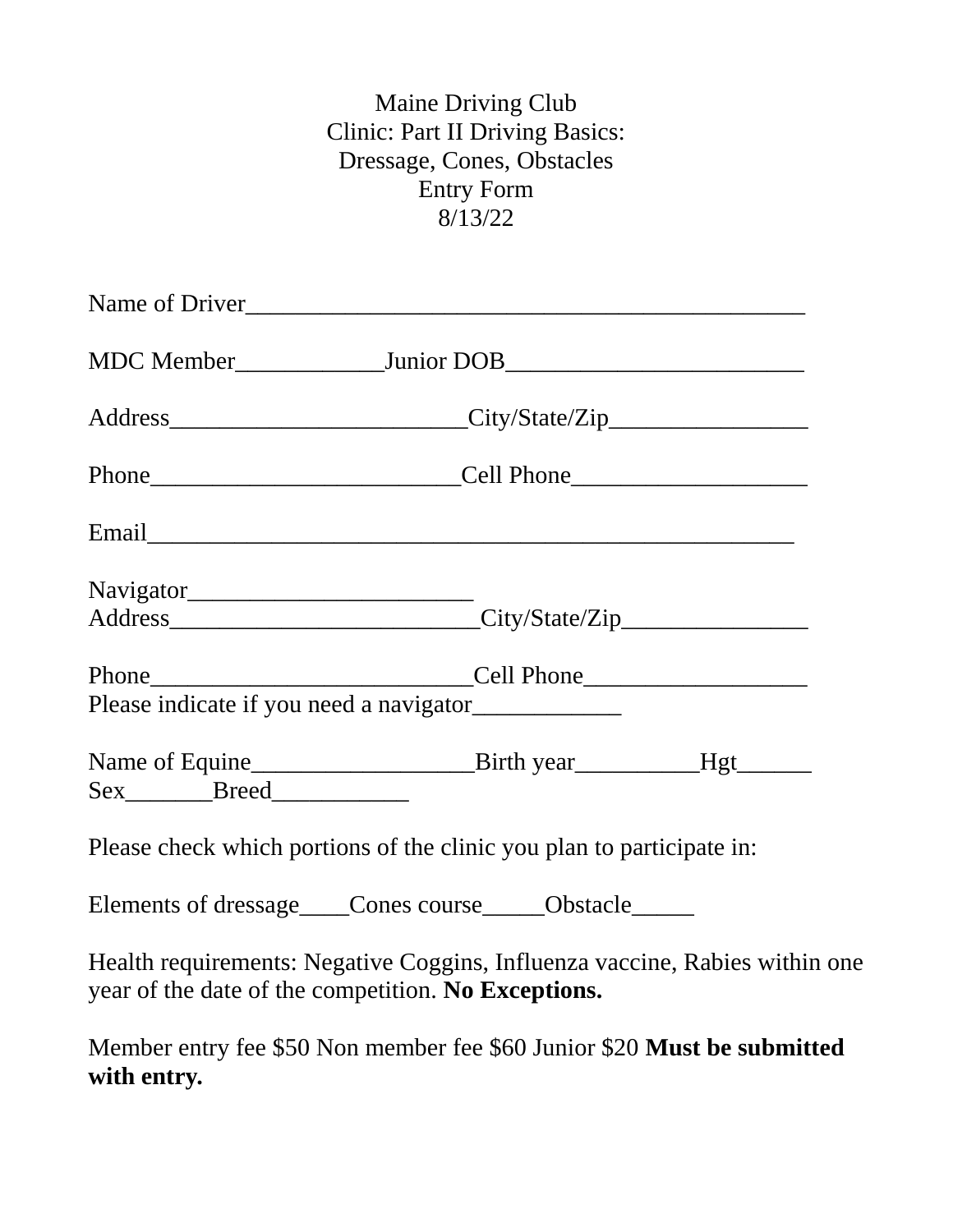$\mathcal{L}_\mathcal{L} = \mathcal{L}_\mathcal{L} = \mathcal{L}_\mathcal{L} = \mathcal{L}_\mathcal{L} = \mathcal{L}_\mathcal{L} = \mathcal{L}_\mathcal{L} = \mathcal{L}_\mathcal{L} = \mathcal{L}_\mathcal{L} = \mathcal{L}_\mathcal{L} = \mathcal{L}_\mathcal{L} = \mathcal{L}_\mathcal{L} = \mathcal{L}_\mathcal{L} = \mathcal{L}_\mathcal{L} = \mathcal{L}_\mathcal{L} = \mathcal{L}_\mathcal{L} = \mathcal{L}_\mathcal{L} = \mathcal{L}_\mathcal{L}$ To participate in this horse event/show and certify that I have read and agree to the representations, disclaimer, and statements this three-page form. I hereby accept full responsibility thereunder for the participation of said minor.

\_\_\_\_\_\_\_\_\_\_\_\_\_\_\_\_\_\_\_\_\_\_\_\_\_\_\_\_\_\_\_\_\_\_\_\_\_\_\_\_\_\_\_\_\_\_\_\_\_\_\_\_\_\_\_\_\_\_\_\_\_\_\_\_\_ (Signature of Parent)

## MAINE DRIVING CLUB (MDC) DISCLAIMER and HOLD HARMLESS AGREEMENT:

This form must be signed by every Competition participant or if a minor, their consenting parent, including each person who rides with a driver on a carriage not only during the actual Competition but including any time from arrival at the Competition to departure. I understand and agree that neither the Maine Driving Club (MDC) and its officers, the Driving Event Competition ("Competition"), Competition judges, officials, workers, volunteers or organizing committee nor the property owners accept or shall have any responsibility of any nature whatsoever for accidents, damage, injury or illness to the horses, owners, riders, drivers, grooms, passengers, attendants, spectators or any other person or property in connection with this Competition.

I hereby expressly agree without any limitation or condition for myself and my principals, representatives, employees and agents: (1) to be bound by the rules and by-laws of the MDC and any local rules of this Competition; (2) that every horse, driver, attendant, groom and/or passenger is eligible as entered; and (3) to accept as final any decision of the Competition officials on any question arising under the MDC rules and by-laws or any local rules of the Competition. I also agree, without any limitation or condition, to hold the MDC, its officers, directors, employees and agents, and Competition judges, officials and organizing committee, harmless from any and all liability, loss, claims or actions, causes of action, judgments or demands of any nature whatsoever. I am fully aware and appreciate that equine sports, including driving in this particular Competition involve inherent dangerous risk of serious injury or death. By participating I do so voluntarily and expressly assume any and all risks of injury to me or loss of my horse(s) or equipment. I agree to release and voluntarily waive the right to sue the MDC, its officers, directors, employees, and agents, stewards, Competition judges, personnel, volunteers, officials, and organizing committee, including their agents and employees from and against all claims for damages, including money damages, for any action taken or otherwise any harm caused by me or my horse to others, including whether arising from directly or indirectly from the negligence of the MDC or the Competition.

I agree to indemnify and hold harmless the MDC its officers, directors, employees, clinicians, members, volunteers, coaches, representatives, assigns, Competition judges, officials and organizing committee, their agents and employees from any and all claims for loss or injury caused by me or my horse that occur during or in conjunction with this Competition.

I also agree that as a condition of and in consideration of acceptance of entry, the MDC and/or the Competition may use or assign photographs, videos, audios, cable - casts, broadcasts, internet, film, new media or other likenesses of me and my horse taken during the course of the Competition for the

Page 2

MDC Entry Form: 12/8/2018